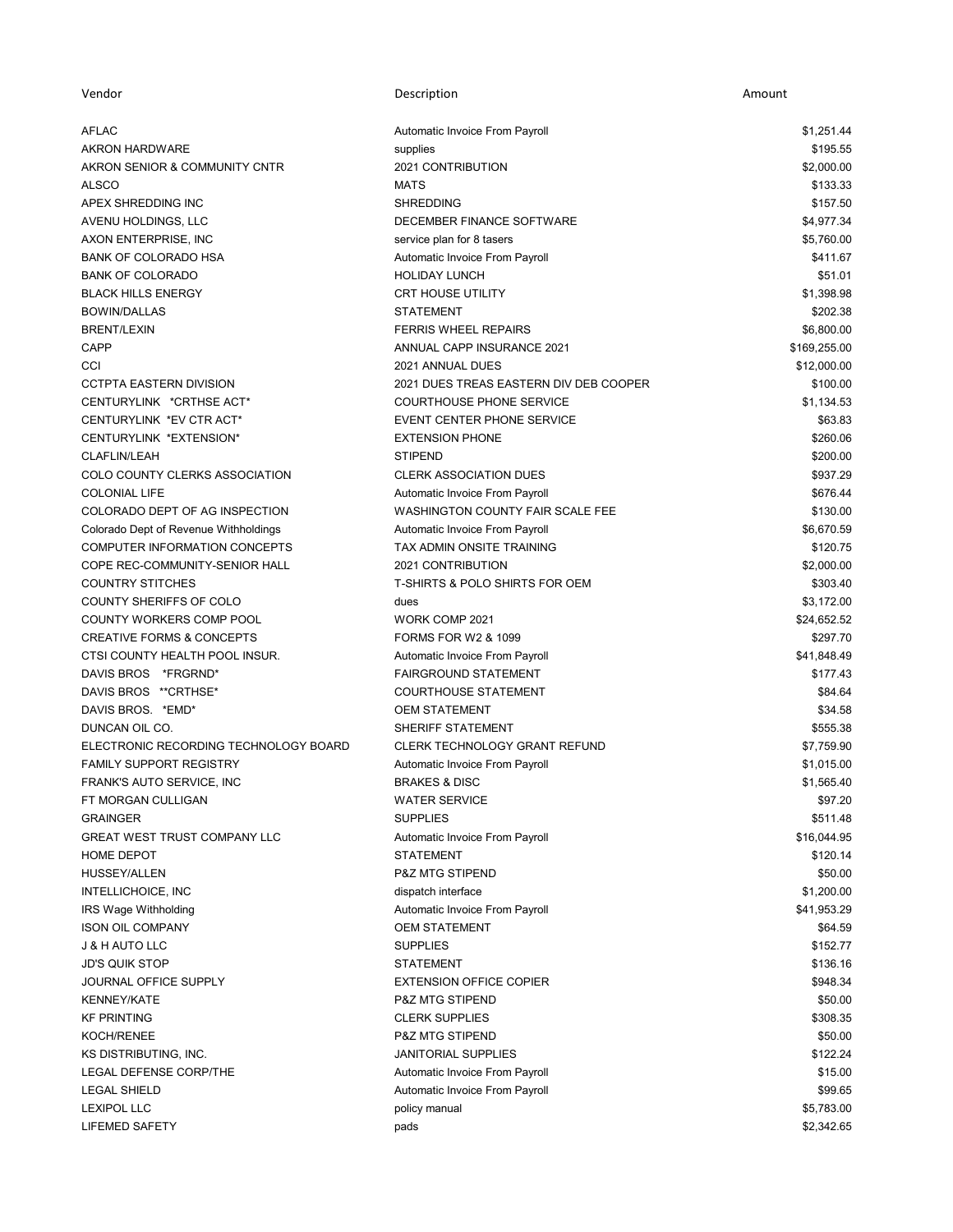| <b>MCCALL/PATRICK B</b>               | <b>REIMBURSEMENT</b>            | \$24.18     |
|---------------------------------------|---------------------------------|-------------|
| MCCORD/JULIE                          | LAUNDRY                         | \$30.00     |
| MIKES PEST CONTROL LLC                | PEST CONTROL                    | \$90.00     |
| MOLLOHAN/JONELL                       | <b>P&amp;Z MTG STIPEND</b>      | \$50.00     |
| N.E. COLORADO HEALTH DEPT.            | 1ST QTR 2021                    | \$11,000.00 |
| NE SAFETY & FIRE EQUIPMENT INC        | <b>SERVICE</b>                  | \$195.00    |
| <b>NECALG</b>                         | 1ST QTR 2021                    | \$2,253.34  |
| <b>NECTA</b>                          | 1ST QTR 2021                    | \$2,306.02  |
| <b>NMS</b>                            | <b>TOXICOLOGY</b>               | \$140.00    |
| ODELL SUPERS *MAINT*                  | <b>STATEMENT</b>                | \$6.99      |
| ODELL SUPERS *COMM*                   | <b>SUPPLIES</b>                 | \$10.81     |
| OFFICE DEPOT S-O                      | supplies                        | \$177.17    |
| OFFICE OF THE DIST ATTORNEY *         | JANUARY 2021                    | \$9,183.92  |
| Ogallala Ag Supply LLC                | <b>GRILLE GUARD</b>             | \$923.13    |
| OTIS SENIOR CENTER                    | 2021 CONTRIBUTION               | \$2,000.00  |
| OTIS TELEGRAPH                        | AD                              | \$284.97    |
| PALSER/RODNEY                         | P&Z MTG STIPEND                 | \$50.00     |
| PATTERSON/J COLLIN                    | <b>STATEMENT</b>                | \$296.00    |
| PITNEY BOWES GLOBAL FINANCIAL         | POSTAGE MACHINE LEASE           | \$860.85    |
| PRO FORCE LAW ENFORCEMENT             | <b>SUPPLIES</b>                 | \$390.18    |
| PROGRESSIVE FARMER                    | subscription renewal 1 yr       | \$20.00     |
| PSYCHOLOGICAL RESOURCES               | <b>EVALUATIONS</b>              | \$135.00    |
|                                       | <b>SUPPLIES</b>                 |             |
| QUILL, CORP                           |                                 | \$193.46    |
| RAISH JR/FRED A                       | P&Z MTG STIPEND                 | \$50.00     |
| RMMI, INC                             | <b>RECORDS</b>                  | \$8,203.08  |
| RYANS COMPUTER DESIGN                 | <b>SERVICES</b>                 | \$729.60    |
| SCHROCK/DEANNA                        | <b>P&amp;Z MTG STIPEND</b>      | \$50.00     |
| SHOOK/JEREMY                          | <b>P&amp;Z MTG STIPEND</b>      | \$50.00     |
| SHOWERS OF FLOWERS                    | <b>CLERK SUPPLIES</b>           | \$65.00     |
| STRETCH'S BODY & RESTORATION          | vehicle repairs                 | \$893.10    |
| SWAN/JASON                            | <b>STIPEND</b>                  | \$200.00    |
| <b>SYMBOL ARTS</b>                    | <b>MEDALS</b>                   | \$380.00    |
| TOWN OF AKRON                         | ANNEX W/S                       | \$578.80    |
| VALE                                  | <b>REIMBURSEMENT</b>            | \$1,500.92  |
| <b>VIAERO WIRELESS</b>                | <b>CSU EXTENSION OFFICE</b>     | \$1,872.40  |
| <b>VISA</b>                           | <b>STATEMENT</b>                | \$1,343.10  |
| <b>VISA</b>                           | <b>CONFERENCE</b>               | \$125.00    |
| <b>VISA</b>                           | <b>STATEMENT</b>                | \$618.08    |
| <b>VISA</b>                           | <b>STATEMENT</b>                | \$111.95    |
| <b>VISA</b>                           | STATEMENT                       | \$1,052.02  |
| WASHINGTON CO NURSING HOME            | FLU SHOT EMPLOYEE               | \$25.00     |
| WASHINGTON CO SHERIFF DEPT.           | PURCHASE DAMAGED VEHICLE        | \$1,000.00  |
| <b>WASHINGTON COUNTY COMMISSIONER</b> | <b>1ST QTR RENT</b>             | \$2,080.00  |
| <b>WASHINGTON COUNTY COUNCIL</b>      | 2021 CONTRIBUTION               | \$2,000.00  |
| WASHINGTON COUNTY JUSTICE CNTR        | MONTHLY COURT MAINTENANCE       | \$27,576.24 |
| WASHINGTON-YUMA COMBINED COMM.        | JANUARY 2021                    | \$19,166.67 |
| <b>WESTERN FARMER-STOCKMAN</b>        | <b>SUBSCRIPTION RENEWAL</b>     | \$26.95     |
| $*S/O*$<br><b>WEX BANK</b>            | <b>STATEMENT</b>                | \$1,896.91  |
| WILKERSON, IV, M.D./JAMES A           | STATEMENT AUTOPSY               | \$2,550.00  |
| <b>YUMEX</b>                          | NEWSLETTER POSTAGE OCT-DEC 2020 | \$106.47    |
| Y-W ELECTRIC ASSOCIATION, INC.        | <b>STATEMENT</b>                | \$4,401.20  |
| 21ST CENTURY EQUIPMENT LLC            | <b>STATEMENT DIST 2</b>         | \$140.56    |
| 21ST CENTURY EQUIPMENT LLC            | <b>DIST 3 STATEMENT</b>         | \$2,299.52  |
| 4 RIVERS EQUIPMENT LLC                | <b>STATEMENT</b>                | \$3,755.43  |
| <b>ACKLEY BUILDING CENTER</b>         | 4X4 POSTS                       | \$424.05    |
| <b>AFLAC</b>                          | Automatic Invoice From Payroll  | \$1,459.62  |
| AKRON HARDWARE                        | DIST 1 STATEMENT SUPPLIES       | \$17.35     |
| <b>ANTON COOP</b>                     | <b>DIST 3 STATEMENT</b>         | \$15,620.30 |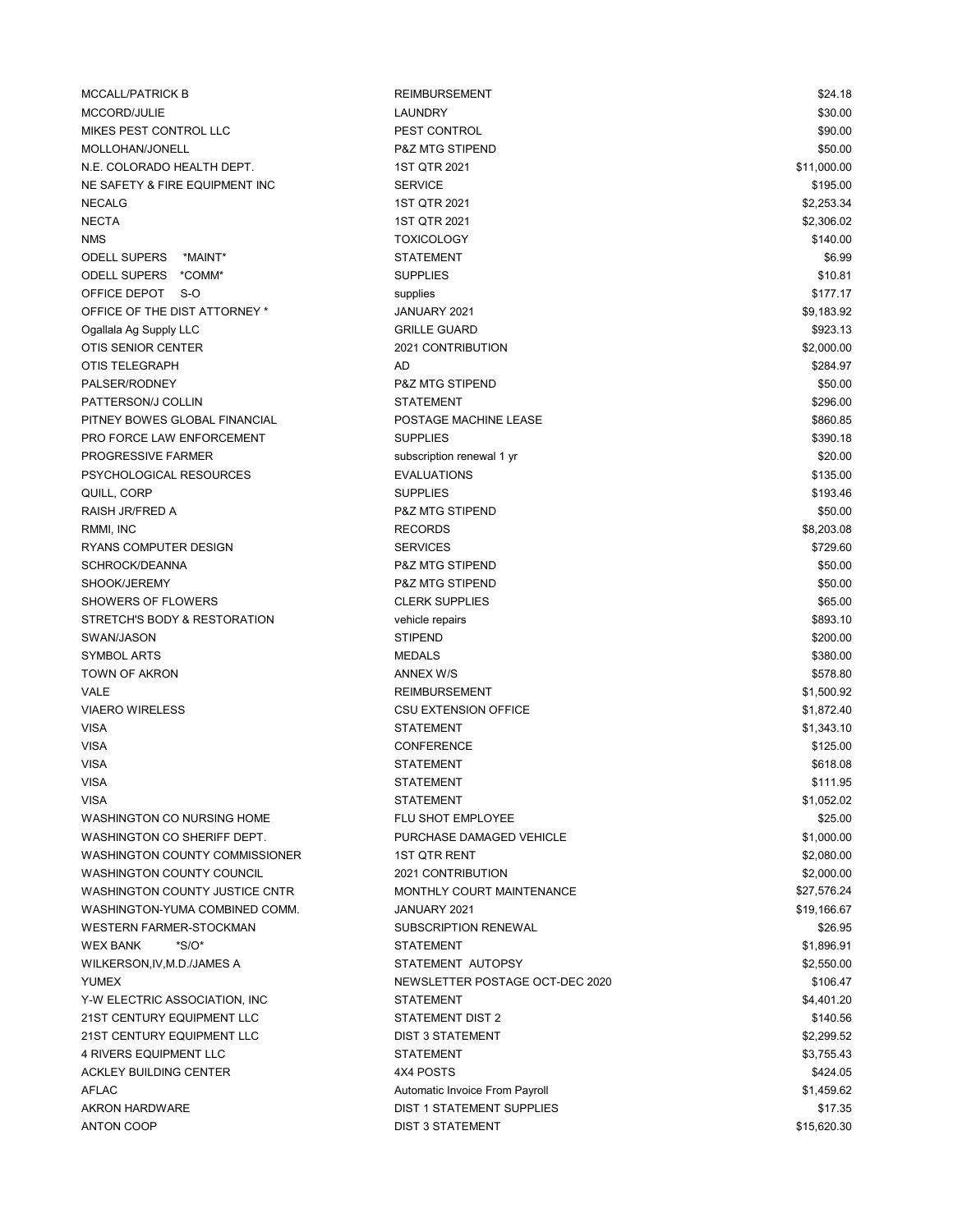| <b>BANK OF COLORADO HSA</b>             | Automatic Invoice From Payroll | \$300.00    |
|-----------------------------------------|--------------------------------|-------------|
| <b>BLACK HILLS ENERGY</b>               | <b>DIST 2 UTILITY</b>          | \$1,291.77  |
| <b>BOMGAARS</b>                         | <b>STATEMENT</b>               | \$240.96    |
| <b>CAPP</b>                             | ANNUAL CAPP INSURANCE 2021     | \$70,500.00 |
| CENTURYLINK *RD ACT*                    | <b>DIST 2 PHONE SERVICE</b>    | \$210.75    |
| <b>CLINT MICHAEL GOBLE</b>              | FILL DIRT 443 LOADS @15        | \$6,645.00  |
| <b>COLONIAL LIFE</b>                    | Automatic Invoice From Payroll | \$545.10    |
| COLORADO BOARD OF LAND COMISSIONERS     | GRAVEL 7100YRDS@.69/YARD       | \$4,899.00  |
| Colorado Dept of Revenue Withholdings   | Automatic Invoice From Payroll | \$3,681.40  |
| COUNTY WORKERS COMP POOL                | WORK COMP 2021                 | \$77,227.00 |
| CTSI COUNTY HEALTH POOL INSUR.          | Automatic Invoice From Payroll | \$34,210.46 |
| DACT, LLC                               | <b>DIST 3 RANDOM TESTING</b>   | \$159.00    |
| DAVIS BROS *ROAD*                       | <b>DIST 1 STATEMENT</b>        | \$2,271.88  |
| ESKEW/BENJAMIN                          | DIST <sub>1</sub>              | \$260.00    |
| <b>FAMILY SUPPORT REGISTRY</b>          | Automatic Invoice From Payroll | \$292.09    |
| <b>FASTENAL COMPANY</b>                 | <b>SUPPLIES</b>                | \$345.55    |
| FT MORGAN CULLIGAN                      | DIST 1 WATER SERVICE           | \$28.00     |
| <b>GREAT WEST TRUST COMPANY LLC</b>     | Automatic Invoice From Payroll | \$6,632.90  |
| HIGHLINE ELECTRIC ASSOC.                | DIST 2 PIT ELECTRIC            | \$40.45     |
| IRS Wage Withholding                    | Automatic Invoice From Payroll | \$24,651.54 |
| <b>ISON OIL COMPANY</b>                 | <b>DIST 2 STATEMENT</b>        | \$4,095.50  |
| <b>J &amp; S CONTRACTORS SUPPLY CO.</b> | <b>SUPPLIES</b>                | \$1,026.50  |
| LAWSON PRODUCTS, INC.                   | <b>SUPPLIES</b>                | \$230.22    |
| <b>MO CO REA</b>                        | <b>DIST 1 UTILITY</b>          | \$176.79    |
| <b>MR D'S ACE HOMECENTER</b>            | <b>STATEMENT</b>               | \$347.01    |
| NATIONAL ASN, OF CNTY ENGINEER          | <b>MEMBERSHIP RENEWAL</b>      | \$275.00    |
| PLAINS COOPERATIVE TELEPHONE            | DIST 3 TELEPHONE SERVICE       | \$133.12    |
| PROFESSIONAL COMPLIANCE & TEST          | DIST 3 DOT RANDOM TESTS        | \$164.00    |
| <b>RUDYS GTO</b>                        | <b>TIRE</b>                    | \$1,784.04  |
| <b>SHAW DISPOSAL</b>                    | <b>TRASH SERVICE</b>           | \$672.00    |
| SHOOK/JEREMY                            | GRAVEL 366 LOADS @15/LOAD      | \$5,490.00  |
| THARP ENTERPRISE INC.                   | <b>DIST 3 STATEMENT</b>        | \$1,269.59  |
| <b>TOWN OF AKRON</b>                    | DIST 1 W/S                     | \$88.75     |
| TOWN OF OTIS                            | DIST 2 W/S                     | \$73.50     |
| TRACTOR SUPPLY CREDIT (D3)              | <b>SUPPLIES</b>                | \$345.92    |
| <b>VIAERO WIRELESS</b>                  | <b>STATEMENT</b>               | \$203.16    |
| <b>VISA</b>                             | <b>STATEMENT</b>               | \$41.55     |
| <b>VISA</b>                             | <b>STATEMENT</b>               | \$818.65    |
| WAGNER EQUIPMENT COMPANY                | <b>DIST 2 STATEMENT</b>        | \$2,595.46  |
| <b>WAKEFIELD &amp; ASSOCIATES</b>       | Automatic Invoice From Payroll | \$200.00    |
| WEAR PARTS & EQUIP CO, INC              | <b>STATEMENT DIST 2</b>        | \$3,209.77  |
| YAKUTAT LAND CORPORTATION               | YAKUTAT PIT ADOBE 147 LOADS    | \$2,205.00  |
| Y-W ELECTRIC ASSOCIATION, INC           | <b>SHOP STATEMENT</b>          | \$1,327.03  |
| <b>AFLAC</b>                            | Automatic Invoice From Payroll | \$428.39    |
| <b>COLONIAL LIFE</b>                    | Automatic Invoice From Payroll | \$87.10     |
| Colorado Dept of Revenue Withholdings   | Automatic Invoice From Payroll | \$1,358.00  |
| CTSI COUNTY HEALTH POOL INSUR.          | Automatic Invoice From Payroll | \$11,470.25 |
| <b>GREAT WEST TRUST COMPANY LLC</b>     | Automatic Invoice From Payroll | \$1,987.28  |
| IRS Wage Withholding                    | Automatic Invoice From Payroll | \$7,909.87  |
| <b>LEGAL SHIELD</b>                     | Automatic Invoice From Payroll | \$15.95     |
| <b>AFLAC</b>                            | Automatic Invoice From Payroll | \$239.12    |
| Alyce ONeill                            | <b>EMS STIPEND</b>             | \$2,400.00  |
| B&B DRUG *AMB*                          | <b>GLUCOSE TEST STRIPS</b>     | \$99.78     |
| <b>BANK OF COLORADO HSA</b>             | Automatic Invoice From Payroll | \$100.00    |
| <b>BANNER HEALTH</b>                    | <b>MEDICATION ORDER</b>        | \$385.44    |
| <b>BENISH/RANDY</b>                     | <b>EMS STIPEND</b>             | \$2,025.00  |
| <b>BLACK HILLS ENERGY</b>               | AMBULANCE UTILITY              | \$638.28    |
| BRENT/MATTHEW ALLEN                     | <b>EMS STIPEND</b>             | \$500.00    |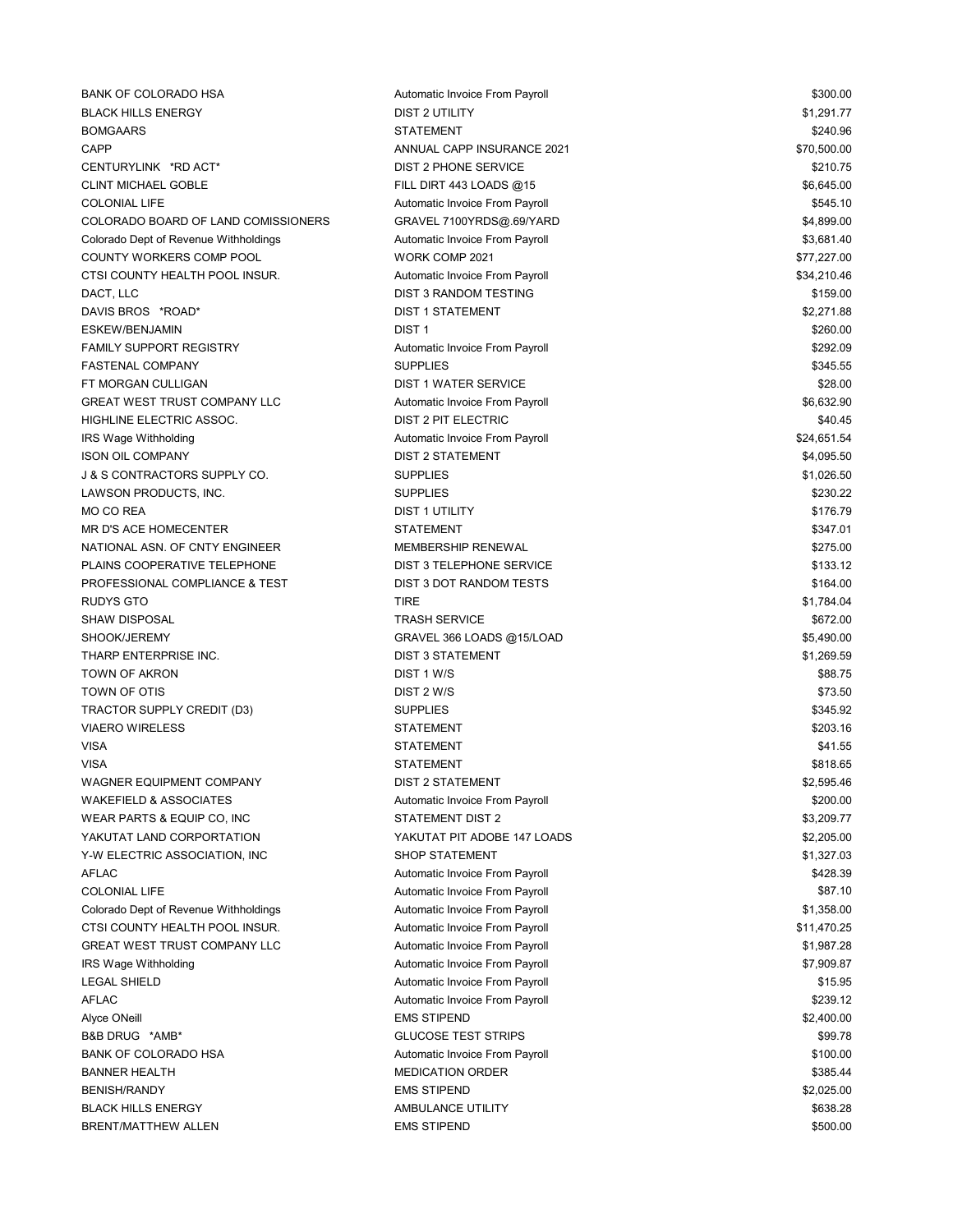| <b>BROTTON/JAYDAN MARIE</b>           | <b>EMS STIPEND</b>                               | \$850.00   |
|---------------------------------------|--------------------------------------------------|------------|
| BUCKEYE WELDING SUPPLY CO. INC        | <b>OXYGEN &amp; RENTALS</b>                      | \$42.25    |
| <b>CAPP</b>                           | ANNUAL CAPP INSURANCE 2021                       | \$7,200.00 |
| CENTURYLINK *AMBL ACT**               | AMBULANCE PHONE                                  | \$148.13   |
| <b>CHENOWETH/RICK</b>                 | <b>EMS STIPEND</b>                               | \$300.00   |
| <b>COLONIAL LIFE</b>                  | Automatic Invoice From Payroll                   | \$44.04    |
| Colorado Dept of Revenue Withholdings | Automatic Invoice From Payroll                   | \$552.00   |
| COUNTY WORKERS COMP POOL              | WORK COMP 2021                                   | \$5,490.48 |
| CTSI COUNTY HEALTH POOL INSUR.        | Automatic Invoice From Payroll                   | \$4,644.30 |
| DAVIS BROS INC<br>*AMBL*              | AMBULANCE STATEMENT                              | \$154.98   |
| E-470 PUBLIC HIGHWAY AUTHORITY        | LDT FROM HIGHLANDS RANCH                         | \$67.92    |
| EMERGENCY MEDICAL PRODUCTS INC        | <b>SUPPLIES</b>                                  | \$104.18   |
| <b>ENABLE BILLING SERVICES</b>        | <b>BILLING SERVICES</b>                          | \$2,131.71 |
| GOMEZ/CASSANDRA                       | <b>EMS STIPEND</b>                               | \$650.00   |
| <b>GREAT WEST TRUST COMPANY LLC</b>   | Automatic Invoice From Payroll                   | \$796.50   |
| IRS Wage Withholding                  | Automatic Invoice From Payroll                   | \$3,605.43 |
| <b>ISON OIL COMPANY</b>               | AMBULANCE STATEMENT                              | \$224.59   |
| JOURNAL OFFICE SUPPLY                 | MX3115N STATEMENT                                | \$30.56    |
| <b>Kraich Restoration</b>             | 2ND 1/2 PAYMENT CLINIC WINDOWS                   | \$3,650.00 |
| <b>KRAICH/JENNIFER</b>                | <b>EMS STIPEND</b>                               | \$500.00   |
| LIFE ASSIST, INC.                     | <b>MEDICAL SUPPLIES</b>                          | \$424.50   |
| <b>LIFEMED SAFETY</b>                 | CARDIAC MONITOR BP CUFF COMPRESSOR               | \$4,300.00 |
| <b>MCCALL/PATRICK B</b>               | <b>EMS STIPEND</b>                               | \$300.00   |
| MCCRACKEN/BRENT                       | <b>EMS STIPEND</b>                               | \$75.00    |
| <b>MORRIS/JERRY W</b>                 | <b>EMS STIPEND</b>                               | \$600.00   |
| RILEY/JORDAN                          | <b>EMS STIPEND</b>                               | \$330.00   |
| RUTT, KEVIN                           | <b>EMS STIPEND</b>                               | \$500.00   |
| SHELBY KELCEVIC                       | REIMBURSE FOR PUZZLE BOOK DONATION FOR SHUT INS  | \$88.21    |
| <b>SHOWERS OF FLOWERS</b>             | <b>FLOWERS FOR FUNERAL</b>                       | \$58.80    |
| STROBEL/GARRETT                       | <b>EMS STIPEND</b>                               | \$960.00   |
| THOMPSON/ASHLEY                       | <b>EMS STIPEND</b>                               | \$925.00   |
| <b>THOMPSON/NICOLE R</b>              | <b>EMS STIPEND</b>                               | \$975.00   |
| TOWN OF AKRON                         | <b>CLINIC W/S</b>                                | \$73.80    |
| <b>VIAERO WIRELESS</b>                | <b>STATEMENT</b>                                 | \$532.46   |
| <b>VISA</b>                           | AMBULANCE STATEMENT                              | \$2,612.73 |
| Y-W ELECTRIC ASSOCIATION, INC         | AMBULANCE GARAGE                                 | \$313.13   |
| ZIEBARTH/JAMES                        | <b>EMS STIPEND</b>                               | \$250.00   |
| <b>CAPP</b>                           | ANNUAL CAPP INSURANCE 2021                       | \$1,850.00 |
|                                       |                                                  | \$469.13   |
| HIGHLINE ELECTRIC ASSOC.              | TV TRANSLATOR ELECTRIC                           | \$217.45   |
| MO CO REA<br><b>RF SYSTEMS LLC</b>    | <b>COMM TOWER UTILITY</b><br>JAN TV SYSTEM MAINT |            |
|                                       |                                                  | \$1,579.50 |
| <b>VIAERO WIRELESS</b>                | <b>STATEMENT</b>                                 | \$58.13    |
| Y-W ELECTRIC ASSOCIATION, INC         | <b>TV TRANS</b>                                  | \$579.74   |
| AMERICAN ENVIRONMENTAL                | consulting services                              | \$978.06   |
| CAPP                                  | ANNUAL CAPP INSURANCE 2021                       | \$3,000.00 |
| CENTURYLINK *LF ACT*                  | LANDFILL PHONE SERVICE                           | \$141.03   |
| <b>COLONIAL LIFE</b>                  | Automatic Invoice From Payroll                   | \$43.68    |
| COLORADO DEPT OF AG INSPECTION        | WASHINGTON COUNTY LANDFILL SCALE FEES            | \$250.00   |
| Colorado Dept of Revenue Withholdings | Automatic Invoice From Payroll                   | \$160.00   |
| COUNTY WORKERS COMP POOL              | WORK COMP 2021                                   | \$5,326.00 |
| CTSI COUNTY HEALTH POOL INSUR.        | Automatic Invoice From Payroll                   | \$8.76     |
| DAVIS BROS *LNDFILL*                  | LANDFILL STATEMENT                               | \$767.17   |
| ERIC EHRMAN AUTO & AG                 | <b>VEHICLE MAINTENANCE</b>                       | \$736.75   |
| <b>GREAT WEST TRUST COMPANY LLC</b>   | Automatic Invoice From Payroll                   | \$336.00   |
| IRS Wage Withholding                  | Automatic Invoice From Payroll                   | \$1,158.95 |
| <b>ISON OIL COMPANY</b>               | <b>LANDFILL STATEMENT</b>                        | \$240.00   |
| J & H AUTO LLC                        | <b>LANDFILL STATEMENT</b>                        | \$114.14   |
| <b>ODELL SUPERS</b><br>*LF*           | <b>LANDFILL STATEMENT</b>                        | \$58.76    |